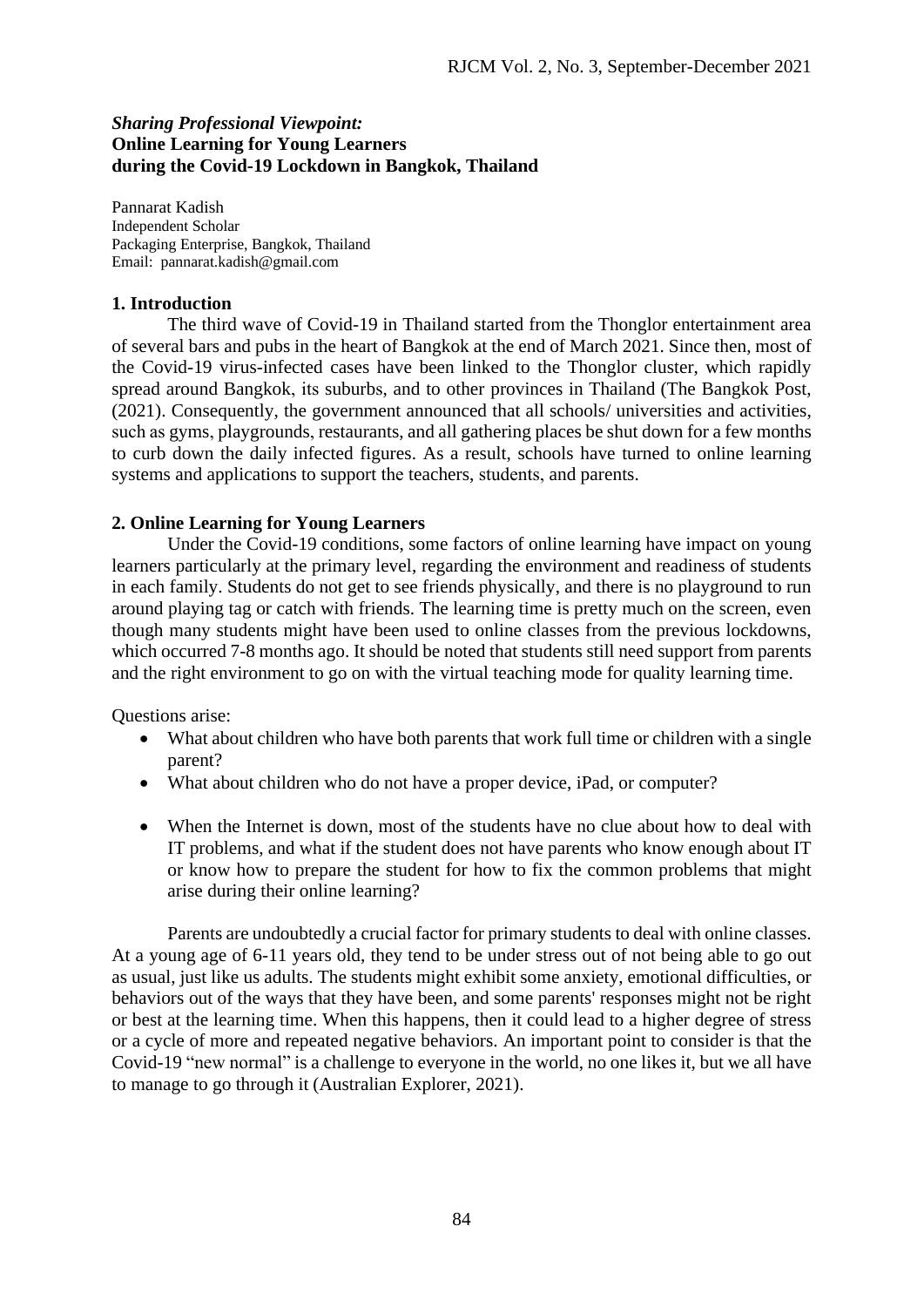### **3. Positive support from Parents to Lower Primary Students**

According to Dr. Damour (2020), to connect the support from parents to students, the first thing that parents can do is to normalize the fact that young learners are feeling anxious. Some parents misunderstand that anxiety is negative and potentially a sign of mental disorder. Psychologists have long recognized that anxiety is a normal and healthy function that alerts us to threats and helps us take measures to protect ourselves. So, it is beneficial for children if parents say, "You have the right reaction. Some anxiety right now makes sense. You are supposed to feel that way. And that anxiety is going to help you make the decisions that you need to be making right now." For example, practicing physical distancing, washing your hands often, and not touching your face are beneficial reactions to the anxiety in coping with Covid-19. These points are related to the author's viewpoint in that if parents are calm and can positively communicate with their children while looking at their children's new emotions or new actions as challenges for them to grow and learn. Then it becomes an opportunity for the children to move in the right direction together during this difficult time for both parents and children all alike, and it could be a win-win situation. In other words, much of turning the challenge into an opportunity is all about the mindset of the parents.

Other than that, researchers have found that finding positive distractions can help us deal with the lockdown. We can watch our favorite movies. We get in bed with a good novel. That is a very appropriate strategy. There's probably a lot of *talking about* coronavirus and anxiety as a way to seek relief, as well as about *not talking about* it as a way to seek relief. Helping children find that right balance will make a big difference (UNICEF, 2020; Peñarrubia-Lozano et al., 2021).

#### **4. Right Teachers**

All teachers should be well trained for online learning, particularly for very young students. There are factors that teachers need to be well aware of and know well on how to communicate with students during teaching via the screen. Some parents prefer to sit right next to students, and some teachers might feel uncomfortable about it. Hence, teachers need to perform professionally. Some students' parents are even listening, watching, and checking if the teachers are doing a good job. Some little actions from the teachers might make big misunderstandings between the students and the teachers; and the latter in their teaching role have to deal with many students or some parents during the session. It is important for teachers to pay extra attention to their verbal communication and facial expressions. They can mean a lot to the students as they are still young, need attention, and are very sensitive to negative feedback, if any, during these difficult times. Teachers should be especially mindful to keep a positive and patient voice with a kind face when interacting with students. This is certainly difficult when the teachers may be parents themselves, and face the same challenges as the parents of their children in similar online learning conditions.

#### **5. Final Viewpoint**

It is undeniable that most schools try to keep their curriculum content the same--be it in the face-to-face or online classes. However, teachers need to adjust the way they deliver the full content by taking learners' attention span into careful consideration. The planned activities in each lesson require a breakdown into a series of shorter or smaller learning tasks. Teachers have to alternate between the intensity of explanation and interaction with students to reduce hypnotic effects of looking on the screen for long. Especially for Arts and Crafts and PE (Physical Education), students need to do assigned work while recording videos for submission at the end of or after class. Young learners will need a third party to help with recording and subsequent submission. Or teachers may skip the process or the recording to allow students to focus more on the activity outcomes and knowledge to be gained.